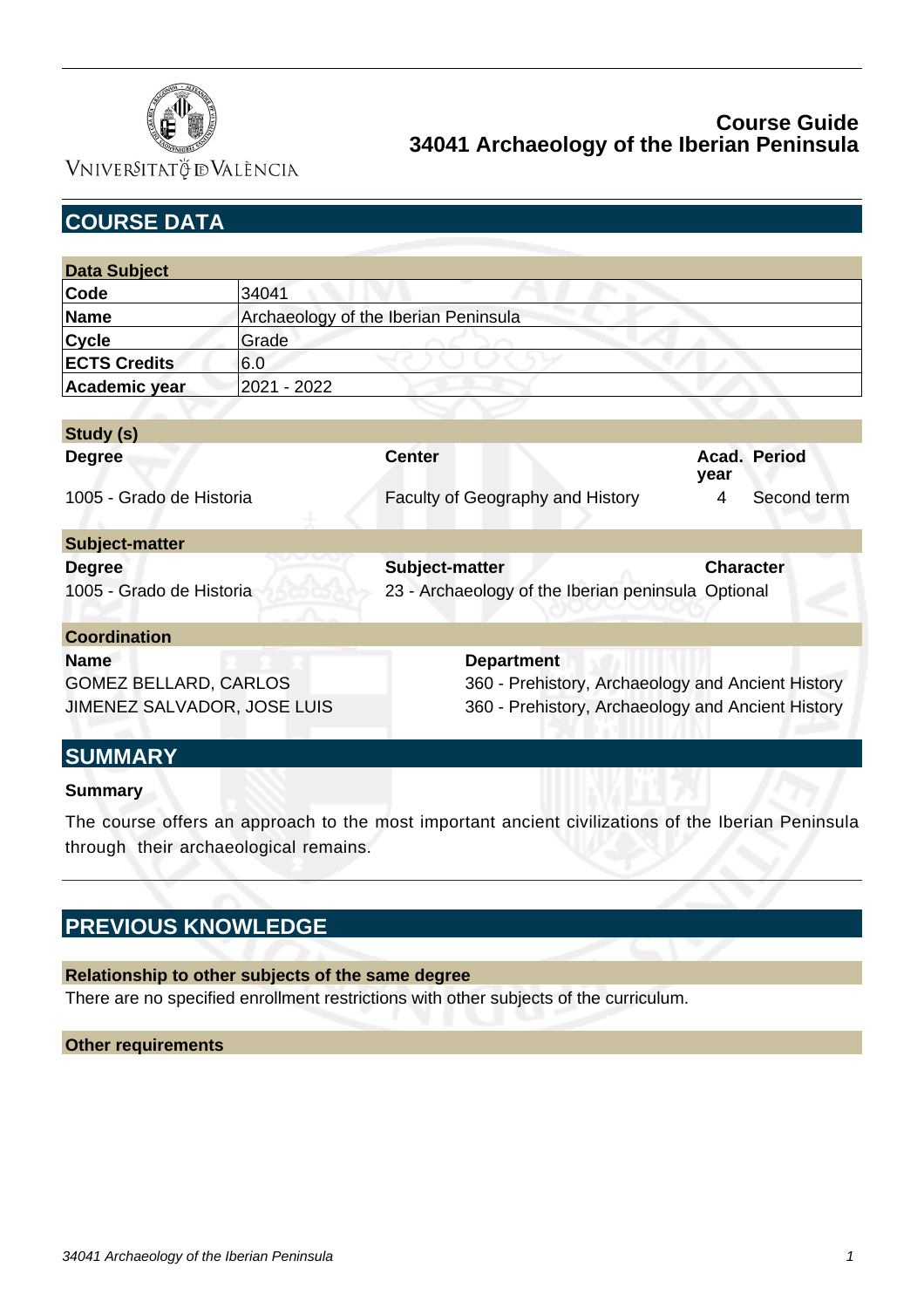

VNIVERSITATÖ ID VALÈNCIA

# **OUTCOMES**

### **1005 - Grado de Historia**

- Demonstrate organisational and planning skills.
- Show commitment to the principle of equal opportunities for men and women.
- Have interpersonal skills.
- Show critical awareness of the relationship between current events and processes and the past.
- Be able to communicate and argue orally and in writing in one's own language using the terminology and techniques of the profession.
- Know and be able to use methods and techniques from other social and human sciences.
- Be able to identify and appropriately use sources of information for historical research.
- Be able to read, analyse and interpret archaeological records.

### **Expected results**

They are three:

- 1.Capacity to plan the work and to summarize.
- 2.Capacity to expose the own work, in written as well as in oral form.
- 3.Capacity to analyze critically the archaeological record.

# **WORKLOAD**

| <b>ACTIVITY</b>            | <b>Hours</b> | % To be attended |
|----------------------------|--------------|------------------|
| Theory classes             | 30,00        | 100              |
| Other activities           | 15,00        | 100              |
| <b>Classroom practices</b> | 15,00        | 100              |
| Study and independent work | 90,00        |                  |
| <b>TOTAL</b>               | 150,00       |                  |

# **TEACHING METHODOLOGY**

### **Methodology**

A. The courses.

1) Theoretical courses (30 hours): in the classroom teachers will expose the main points of the subject, summarizing the contents, and they will also give the bibliography ad hoc. It's important for the students to have a previous reading of handbooks or any other text supplied.

2) Practical courses (15 hours): they will usually consist of practical exercises, e.g. to comment images from PowerPoints (maps, figures, texts, archaeological material…) that will help the student to understand much better the main papers and books recommended.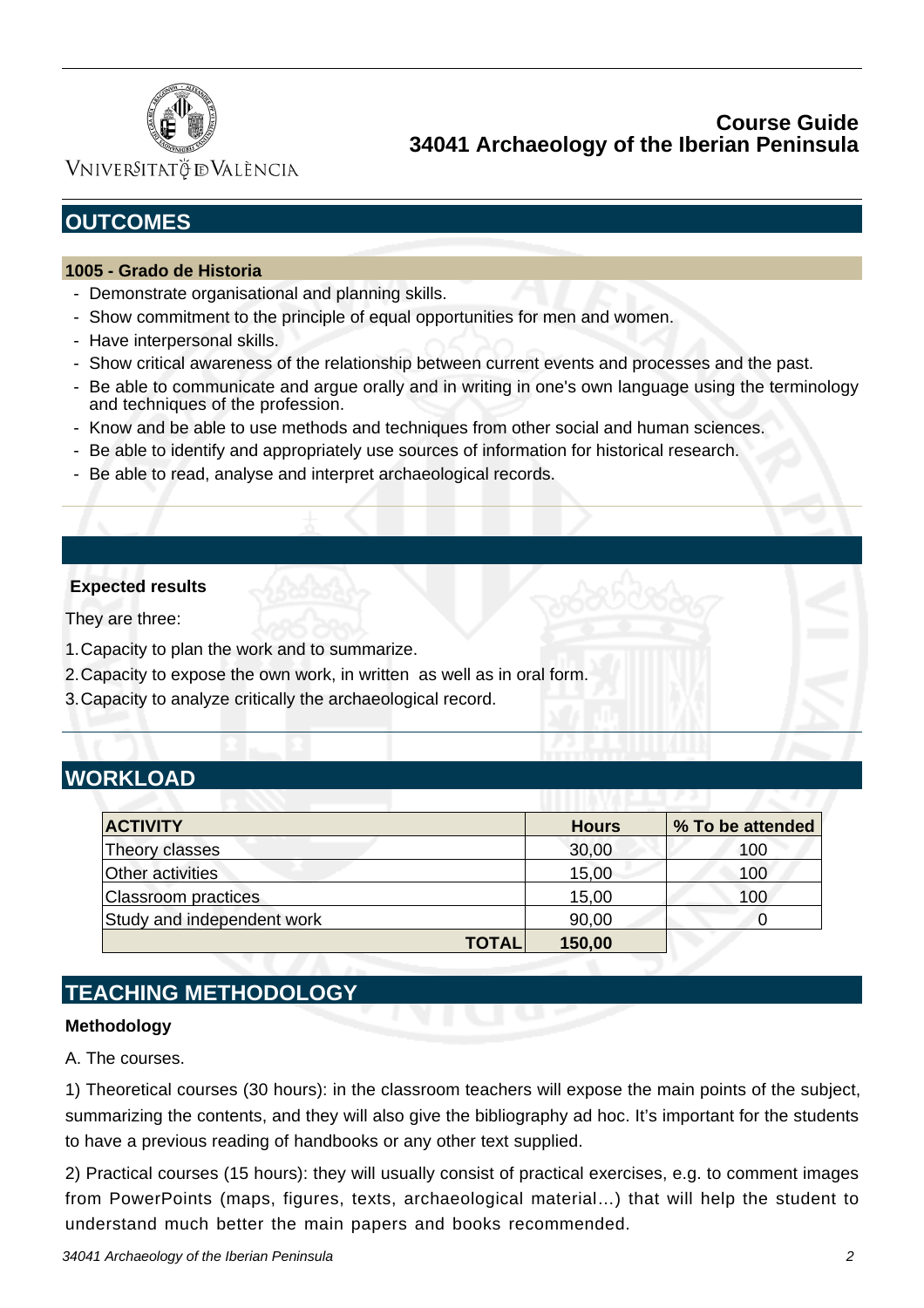

VNIVERSITATÖ IDVALÈNCIA

3) Seminars or complementary activities: students will assist to the complementary activities offered by the teachers or the Faculty itself (travels, conferences, Museum visits, etc). A short text about the activity will be required some days after.

## B. Tutorship

Students are warmly asked to assist to the tutorship of their teacher whenever they need information of any kind. Visiting hours will always be clearly exposed at the main hall of the Department of Prehistory and Archaeology.

# **EVALUATION**

### **Evaluation**

The evaluation of the course will be:

- Written exam: 80% of the final mark, only if the student gets more than 4 of 10 points.
- Practical works and Complementary Activities: 20% of the final mark. Students are required to give the texts about the activities.
- The final mark will be the result of adding the different items mentioned above, but the mark of the exam should be above 4.
- For the second chance, students will repeat all the works where they failed.
- A correct grammatical expression is necessary in all the texts to be submitted. A clear expression and all writing skills will be appreciated.

Excepting Erasmus students, grammar and spelling problems will score negatively on the qualification of all written tests and academic works. Their accumulation may lead to a failing grade in the course.

# **REFERENCES**

### **Basic**

- AAVV (2009): De Iberia a Hispania, Ariel Prehistoria, Barcelona.
- Rodríguez, O. (2011): Hispania Arqueológica. Panorama de la cultura material de las provincias hispanorromanas. Serie: Historia y Geografía, núm. 187. Universidad de Sevilla. Secretariado de Publicaciones. Sevilla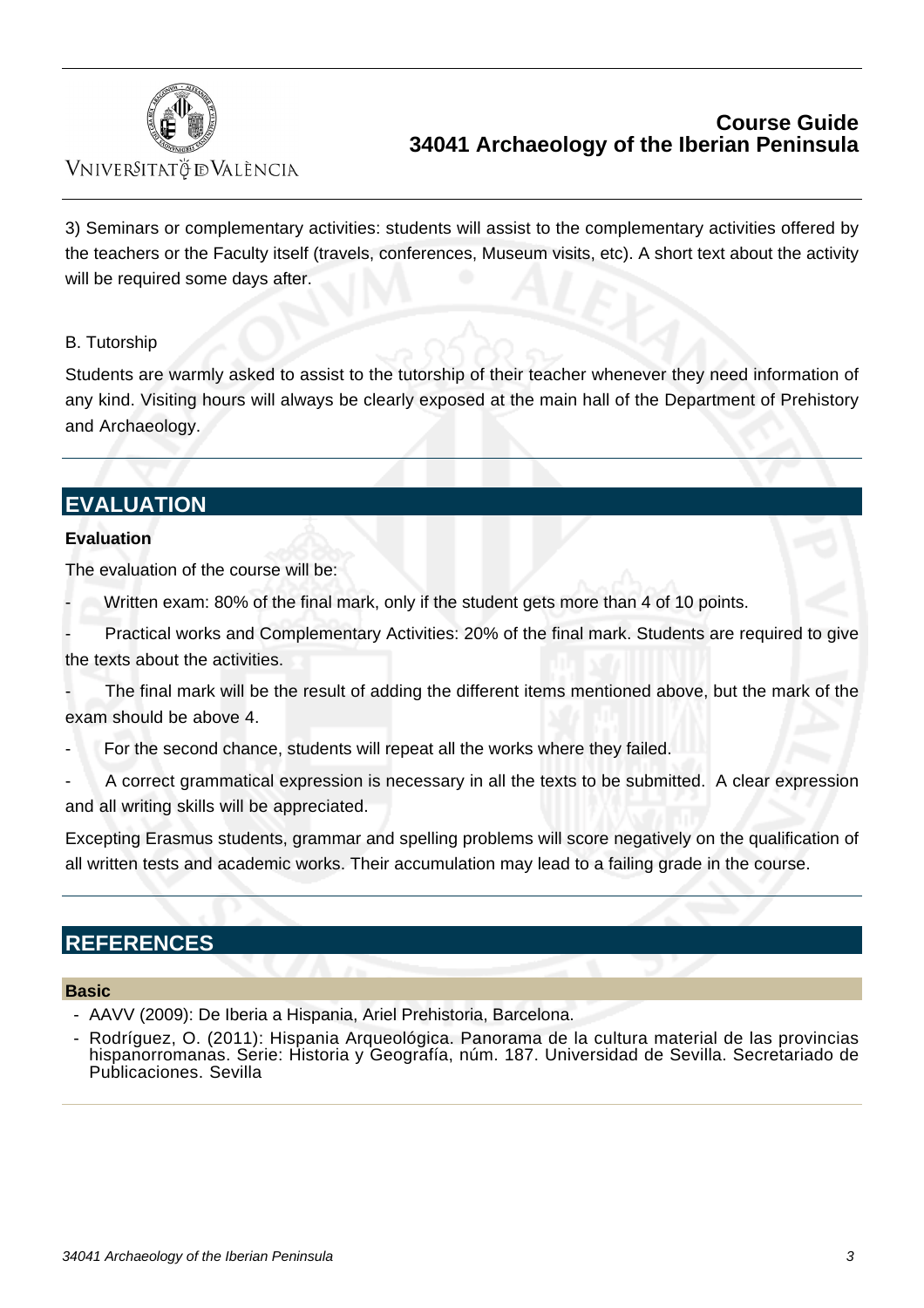

## VNIVERSITATÖ ID VALÈNCIA

#### **Additional**

- G. Cruz Andreotti (2002): Iberia e iberos en las fuentes histórico-geográficas griegas: una propuesta de análisis, Colonizadores e indígenas en la Península Ibérica, Mainake 24, Málaga, 153-180
- R. Osborne, B. Cunliffe, eds. (2005): Mediterranean Urbanization 800-600 B. C., Proceedings of the British Academy 126, Oxford.
- S. Celestino, J. Jiménez, eds. (2005): El periodo orientalizante, Anejos del Archivo Español de Arqueología XXXV, I, Madrid
- Mª E. Aubet (1994): Tiro y las colonias fenicias de occidente, Crítica, Barcelona, capítulo 7.
- AA.VV. (2008): Contactes. Indígenes i Fenicis a la Mediterrània occidental entre els segles VIIIè i VIè a.n.e., Alcanar.
- AA.VV. (2008): En la orilla africana del Círculo Estrecho. Historiografía y proyectos actuales, Cádiz
- J. Vives-Ferrándiz (2007): Negociando encuentros, Barcelona.
- A. Delgado (2005): Multiculturalidad y género en las colonias fenicias de la Andalucía Mediterránea: un análisis contextual de las cerámicas a mano del Cerro del Villar (Málaga), Barcelona.
- A. M. Aquile Mbembe, entrevistado por O. Mongin, N. Lempereur y J.-L. Sclegel. ¿Qué es el pensamiento postcolonial?, Pasajes 2008, 50-63.
- M. Gras (1999): El Mediterráneo arcaico, Madrid.
- H. Hurst, S. Owen, (2005): Ancient Colonizations. Analogy, Similarity and Difference, Londres.
- AA.VV. (2000): Los griegos en España. Tras las huellas de Herakles, Ministerio de Cultura, Madrid.
- X. Nieto, M. Santos, F. Tarongí (2006): El pecio de la Cala de St. Vicenç (Pollença, Mallorca), Gerona.
- H. Parkins, Chr. Smith, eds. (1998): Trade, traders and the ancient city, Londres, Nueva York.
- C. Aranegui, ed. (2000): Argantonio Rey de Tartessos, Sevilla.
- S. Celestino y J. Jiménez eds. (2005): El periodo orientalizante, Anejos de AEspA XXXV, Madrid
- Mª L. De la Bandera, E. Ferrer, coord. (2010): El Carambolo. 50 años de un tesoro, Sevilla.
- M. Álvarez, Identidad y etnia en Tartessos, Arqueología espacial 27, 79-111.
- Almagro-Gorbea, M. y Álvarez, J. Mª, (eds.), Hispania, el legado de Roma. Catálogo de la Exposición, Zaragoza, 1998
- Andreu, J.; Cabrero, J. y Rodà, I. (eds.), Hispaniae. Las provincias hispanas en el mundo romano, Documenta 11, ICAC, Tarragona, 2009.
- Arce, J.; Ensoli, S. y La Rocca, E., Hispania romana desde tierra de conquista a provincia del imperio. Catálogo de la Exposición, Madrid, 1997.
- Bendala, M. (coord.), La ciudad hispanorromana. Catálogo de la Exposición , Madrid, 1993.
- Curchin, L., España romana. Conquista y asimilación, Editorial Gredos, Madrid, 1991.

# **ADDENDUM COVID-19**

**This addendum will only be activated if the health situation requires so and with the prior agreement of the Governing Council**

### **SEMI-PRESENTIAL TEACHING**

#### **1. Contents**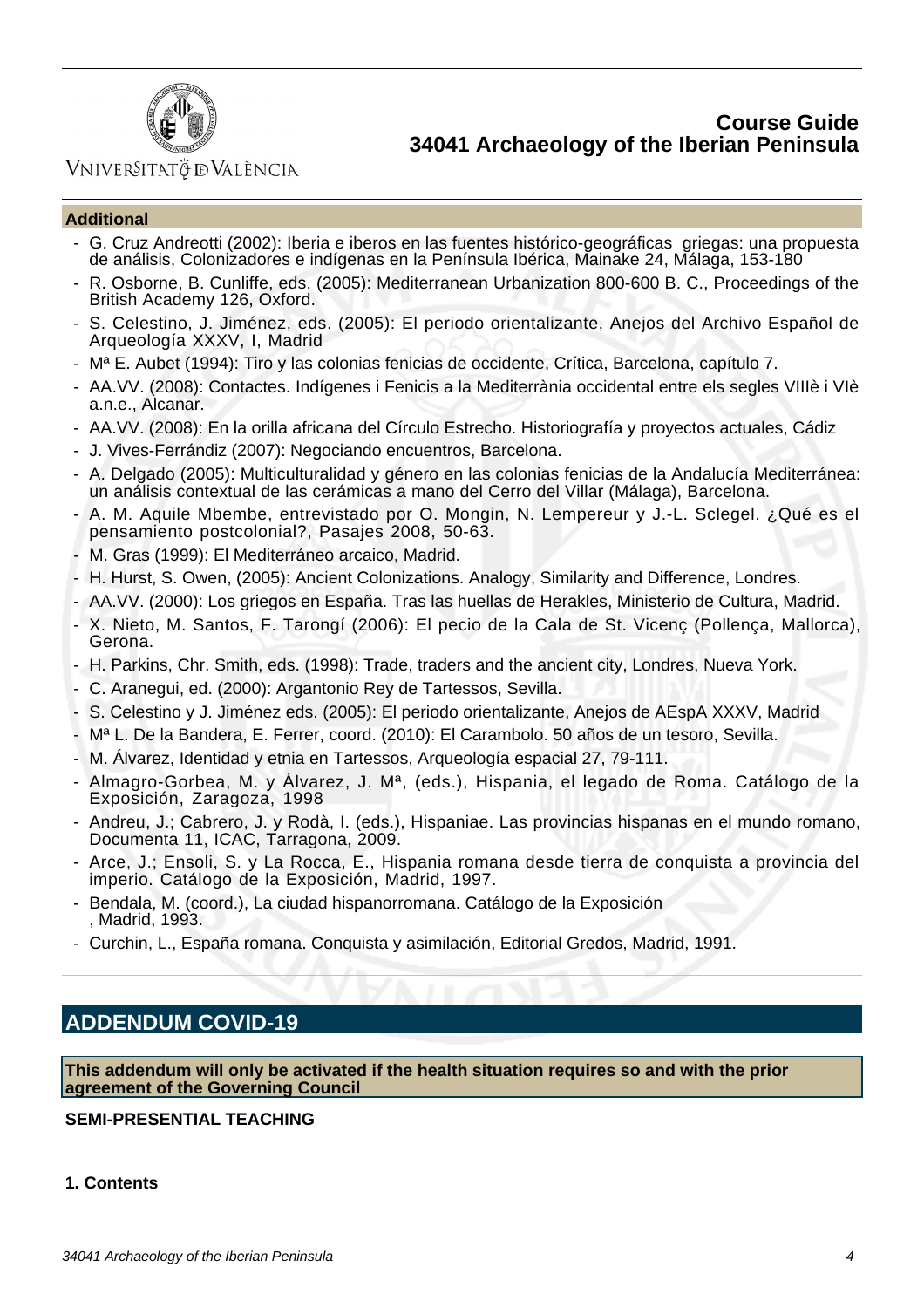

VNIVERSITATÖ IDVALÈNCIA

The contents initially included in the teaching guide are maintained.

### **2. Workload and time schedule**

The activities and their hours of dedication in ECTS credits marked in the original course guide will be kept. In order to guarantee distance and safety measures, theoretical and practical classes will have an attendance of 50%, with the rotation by alternate weeks of the students divided into two subgroups alphabetically. Supplementary activities (weekly hour O: total 15 h.) won't have class attendance and will be preferentially online. Teaching planning will be specified at the beginning of the term.

### **3. Teaching Methodology**

Theory classes with attendance of 50% with the rotation by alternate weeks of the students divided into two subgroups which, according to the teacher's planning and technical availability, may be followed on the other 50% by synchronous videoconference through the Blackboard Collaborate platform or may be complemented with different types of materials and activities through the Virtual classroom.

Tutorials will be done online (through the UV corporate mail) or face-to-face by prior appointment with the teacher.

If the sanitary situation changes and no access to the University facilities is possible, teaching and tutorials will be carried out completely online. In this case, the adaptations will be communicated to the students through the Virtual classroom.

### **4. Evaluation**

The evaluation criteria established in the Course Guide are kept. The annex to the Teaching Guide for each group will detail the activities that make up the evaluation.

If the University facilities were closed on the dates set in the official calendar for the final exam, the faceto-face exam will be replaced by an online test.

### **5. Bibliographic references**